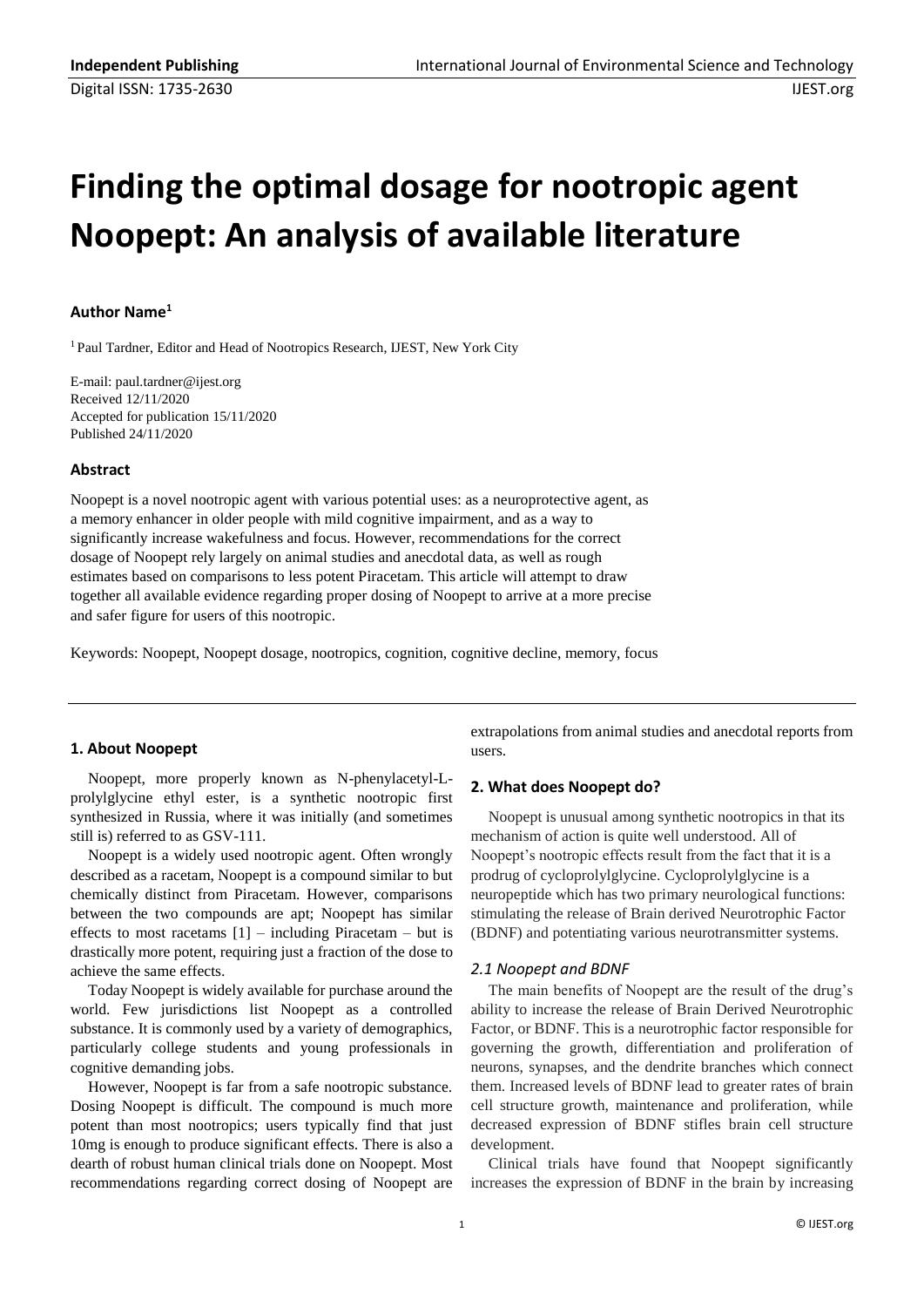levels of cycloprolylglycine [2]. Cycloprolylglycine is a neuropeptide which directly triggers the release of BDNF in the human brain. So Noopept has a somewhat indirect effect on BDNF; it stimulates cycloprolyglycine release, which in turn stimulates the release of BDNF.

This is important for a number of reasons. The clinical evidence makes it abundantly clear that increasing BDNF levels reliably improves almost every aspect of cognitive performance, including memory recall and retention, attention, focus, mood, and long-term brain health. This maps onto the effects reported by Noopept users; generally users report enhanced learning capacity while on the drug.

While some researchers have posited that increasing BDNF expression may help reduce the severity, or possibly even the incidence, of degenerative brain disease, it is unclear how BDNF would be implicated in diseases such as Alzheimer's Disease or dementia which are often caused by vascular restriction and myriad other problems. However, the role played by BDNF in neuronal restoration means Noopept has at last some potential as a treatment for degenerative brain disease [3].

# *2.2 Noopept and AMPA receptors*

Another mechanism of action proposed for Noopept is that of AMPA receptor agonist. AMPA receptors are glutamate receptors. Glutamate is the principle excitatory neurotransmitter in the human body. By acting on AMPA receptors, Noopept increases nerve excitability. This greatly increases perceived mental energy, alertness, focus, and reaction times.

It must be said that Noopept is not chiefly known as a stimulant or fatigue reducing supplement. The effect of Noopept on AMPA receptors has not been properly validated by robust clinical trials with large numbers of participants. Yet it remains an interesting potential effect of this popular nootropic.

#### **3. Issues with Noopept dosing**

Supplementing with Noopept is commonplace, but safety concerns are significant. Not only is Noopept a synthetic nootropic designed to treat specific cognitive impairments, but safe dosing recommendations for Noopept are far from well established.

The problem with the dosing guidelines for Noopept is not the substance itself, but rather a marked lack of targeted scientific investigation. As it stands, the standard dosing recommendation for Noopept of 10-30mg per day is almost entirely derived from limited studies that did not investigate lower doses. What's more, these studies have typically been limited to a small number of participants with measurements taken over 30 days or less. This hardly constitutes a good yardstick for judging the safest and most effective dose of

Noopept for people to use on a daily basis. A better approach is to amalgamate long-term user dosing data for Noopept and compare it to outer dosing limits established by human and animal trials of sufficient duration.

# *3.1 Establishing a correct dosage for Noopept*

The current recommended dose for Noopept is 10-30mg per day for most users. However, most of the available clinical literature on Noopept talks of doses measured in mg/kg. In terms of balancing efficacy with toxicity, this is a far more useful way of dosing a drug than simply having a blanket recommendation.

In one good animal study [4], for instance, Noopept is dosed at 0.1mg per kg of bodyweight. Here, researchers found that 0.1mg/kg was a highly effective dose for improving learning and reducing anxiety in older male and female rats. It is worth quoting the findings here in full:

*"In the period from 8th to 20th day, both drugs (Noopept and Piracetam) suppressed the horizontal and vertical activity and the anxiety in test animals as compared to the control group treated with 0.9 % aqueous NaCl solution. Early postnatal injections of the nootropes influenced neither the morphology development nor the behavior of adult female rats in the plus maze, extrapolational escape, passive avoidance, and pain sensitivity threshold tests. Animals in the "intact" group (having received neither drugs not physiological solution, that is, developing in a poor sensor environment), showed less pronounced habituation in the open field test as compared to the control and drug treated groups."*

In some higher quality human trials, clinicians have given participants 0.5-1.2mg/kg of Noopept. Interestingly, one trial [5] found that 0.5-0.7mg/kg of Noopept per day was effective for enhancing memory while the higher dose of 1.2mg/kg did not (the even larger dose of 10-20mg/kg was also effective although potentially dangerous). Importantly, the 0.5- 0.7mg/kg dose range was found to be safe and well tolerated by all users in the trial. It is worth quoting the paper in full:

*"Effective doses were 0.5-10 mg/kg. Experiments on a specially-developed model of active avoidance (massive onesession learning schedule) showed that GVS-111 stimulated one-session learning after single administration, while after repeated administration it increased the number of successful learners among those animals who failed after initial training. In this respect, GVS-111 principally differs from its main metabolite cycloprolylglycine and standard nootropic piracetam."*

In practical terms, this would give us a 30mg dose for a 60kg individual. While this is in line with many of the doses